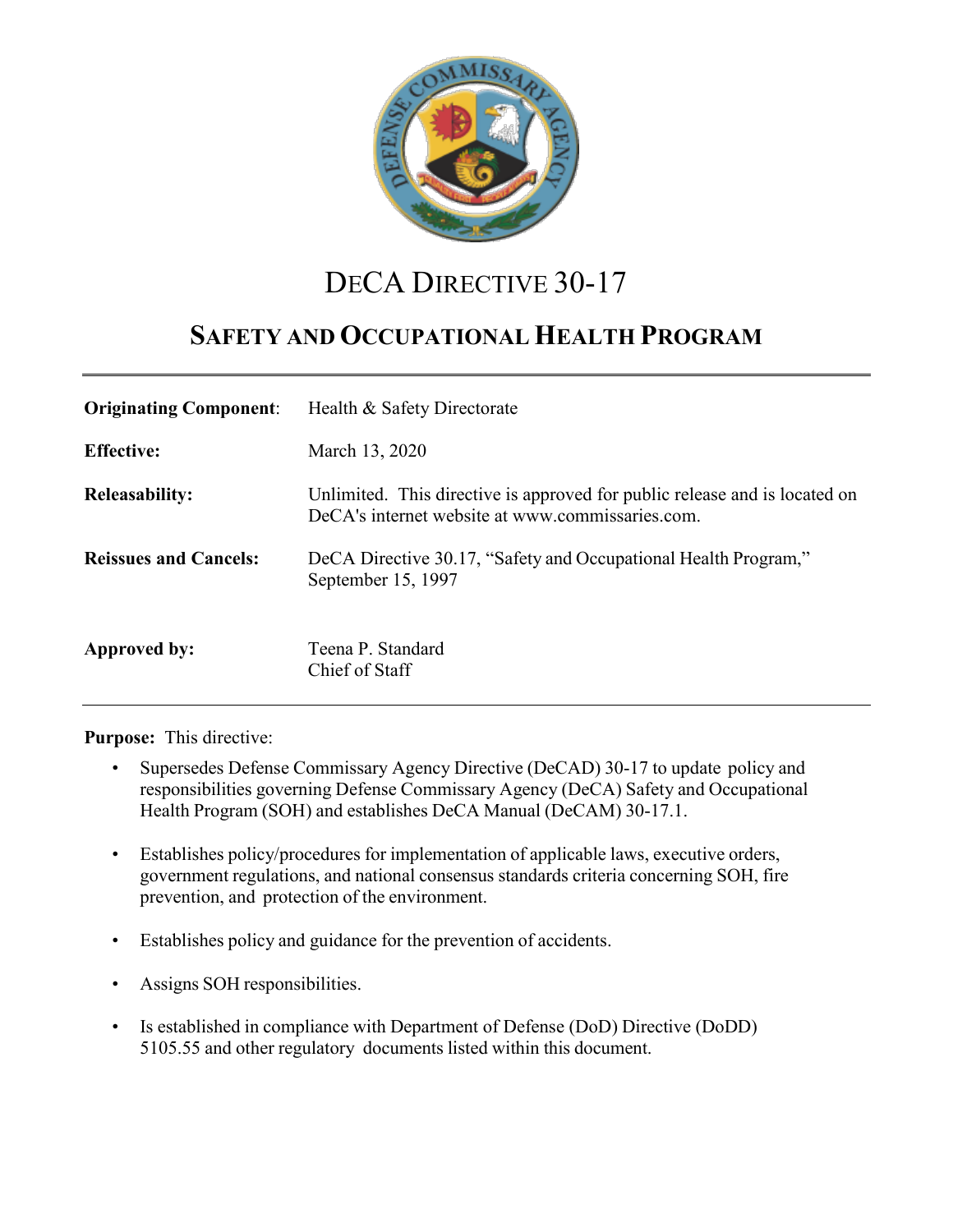# **TABLE OF CONTENTS**

| 2.3 Functional Process Owners/Special Staff Group (FPO/SSG) and Area Directors 4        |  |
|-----------------------------------------------------------------------------------------|--|
|                                                                                         |  |
| 2.5 Store Directors and Central Distribution Center (CDC)/Central Meat Processing Plant |  |
|                                                                                         |  |
|                                                                                         |  |
|                                                                                         |  |
|                                                                                         |  |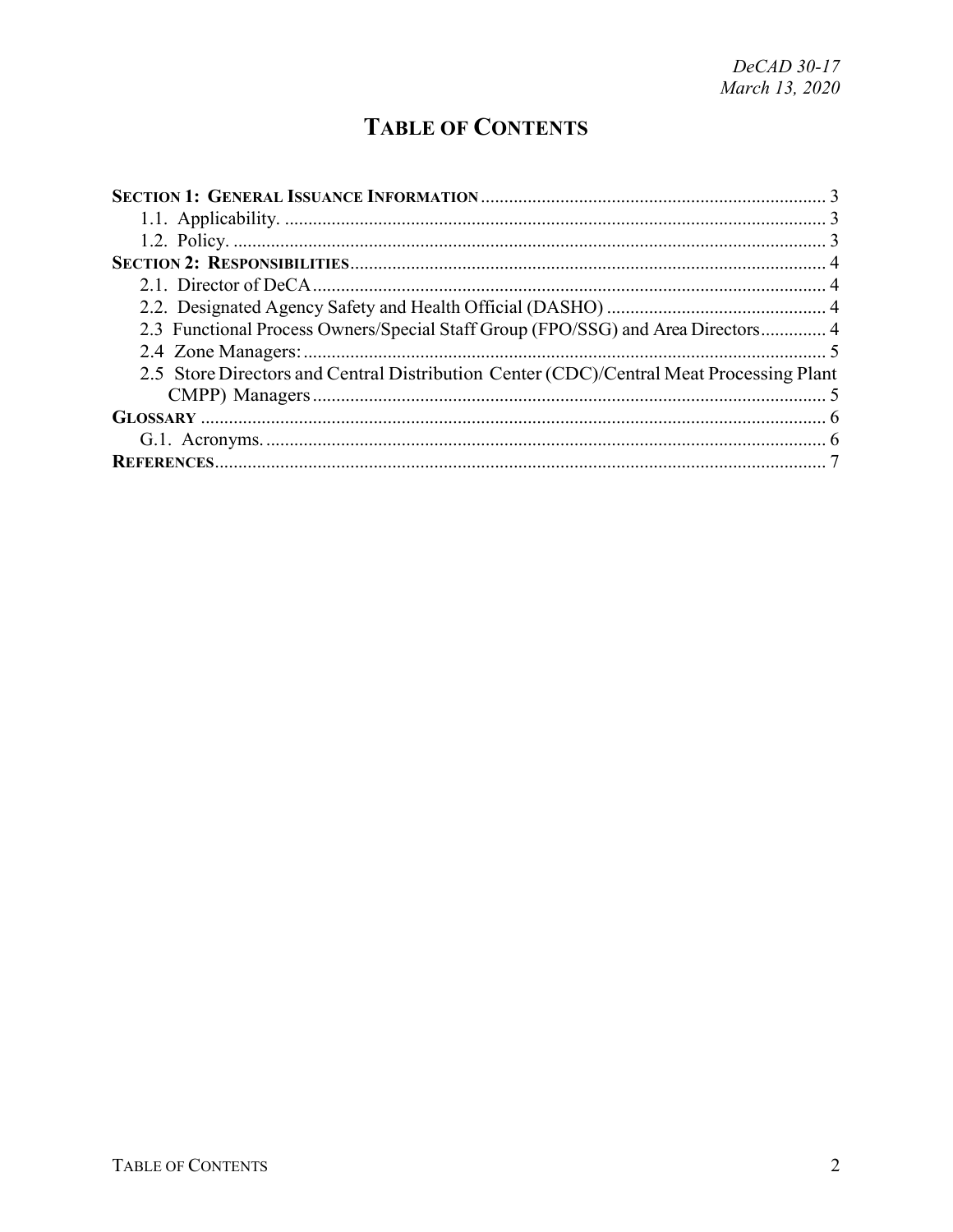### **SECTION 1: GENERAL ISSUANCE INFORMATION**

<span id="page-2-1"></span><span id="page-2-0"></span>**1.1. APPLICABILITY.** This directive applies to all DeCA activities and all DeCA personnel in accordance with DoDD 5105.55 and contains internal management control provisions that are subject to evaluation and testing as required by DeCAD 70-2.

<span id="page-2-2"></span>**1.2. POLICY.** It is DeCA's policy to:

a. Provide a safe and healthful working and shopping environment.

b. Protect DeCA personnel from accidental death, injury, or occupational illness; and facilities, equipment, and materials from destruction or damage.

c. Continually reduce the number of occupational injuries and illnesses with an ultimate goal of zero accidents.

d. Protect the public from the risk of death, injury, illness, or property damage because of DeCA operations.

e. Comply with U.S. Department of Labor, DoD, and other regulatory agencies applicable standards related to SOH.

f. Integrate SOH functions into all operations and activities.

g. Abate workplace hazards as soon as practical, prioritizing using a "worst first" approach.

h. Provide each employee safety training/education to enable them to work in a safe and healthful manner.

i. Comply with the instructions provided within DeCAM 30-17.1.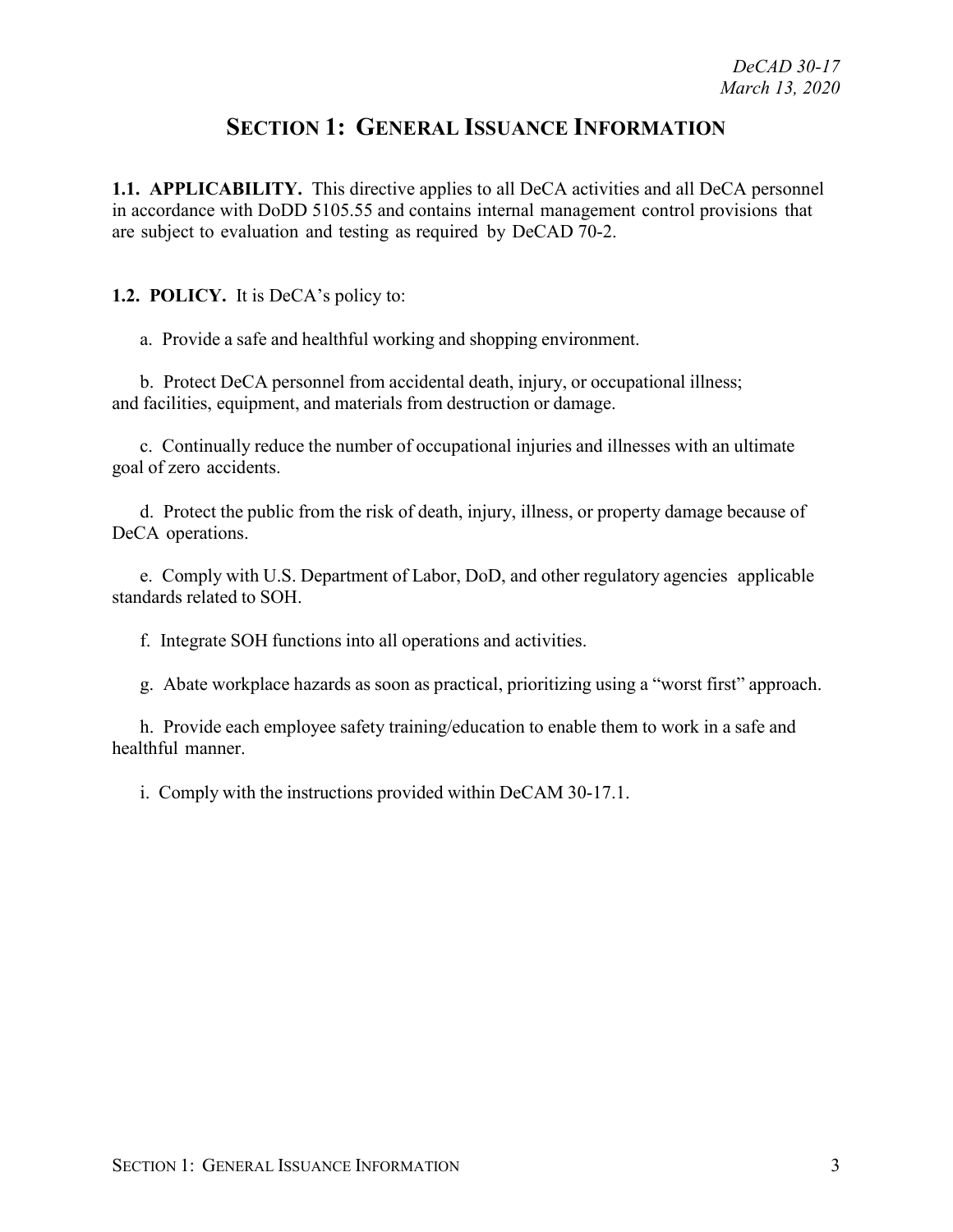## **Section 2: Responsibilities**

#### <span id="page-3-1"></span><span id="page-3-0"></span>**2.1. DeCA Director.** The Director of DeCA shall:

a. Implement this directive and any implementing guidance.

b. Use the vision, mission, and goals of DoD Instruction 6055.1 to guide SOH decisionmaking.

c. Provide and maintain a sufficient number of personnel trained to form a knowledge-based workforce capable of effectively managing SOH aspects of DeCA's mission.

d. Plan, program, and budget for SOH resource requirements.

e. Appoint the **Director of Public Health and Safety (HS)** as the Designated Agency Safety and Health Official (DASHO).

#### <span id="page-3-2"></span>**2.2. Designated Agency Safety and Health Official (DASHO).** The DASHO shall:

a. Serve as the principal advisor to the DeCA Director and all other management officials on all matters pertaining to the SOH program.

b. Prepare DeCA directives, manuals, and other publications on the establishment and maintenance of SOH criteria.

c. Evaluate the implementation of SOH programs and track performance indicators.

d. Establish goals and objectives for continuous SOH program improvement.

e. Assign SOH officials at appropriate levels, with adequate staffs and budget to implement the SOH program throughout the Agency.

#### <span id="page-3-3"></span>**2.3 Functional Process Owners/Special Staff Group (FPO/SSG) and Area Directors.** FPO/SSG and Area Directors shall:

a. Have the overall responsibility for the implementation and execution of the SOH program within their area of responsibility.

b. Allocate sufficient resources to fund an active, viable safety program.

c. Cooperate and communicate with **HS** on all SOH matters.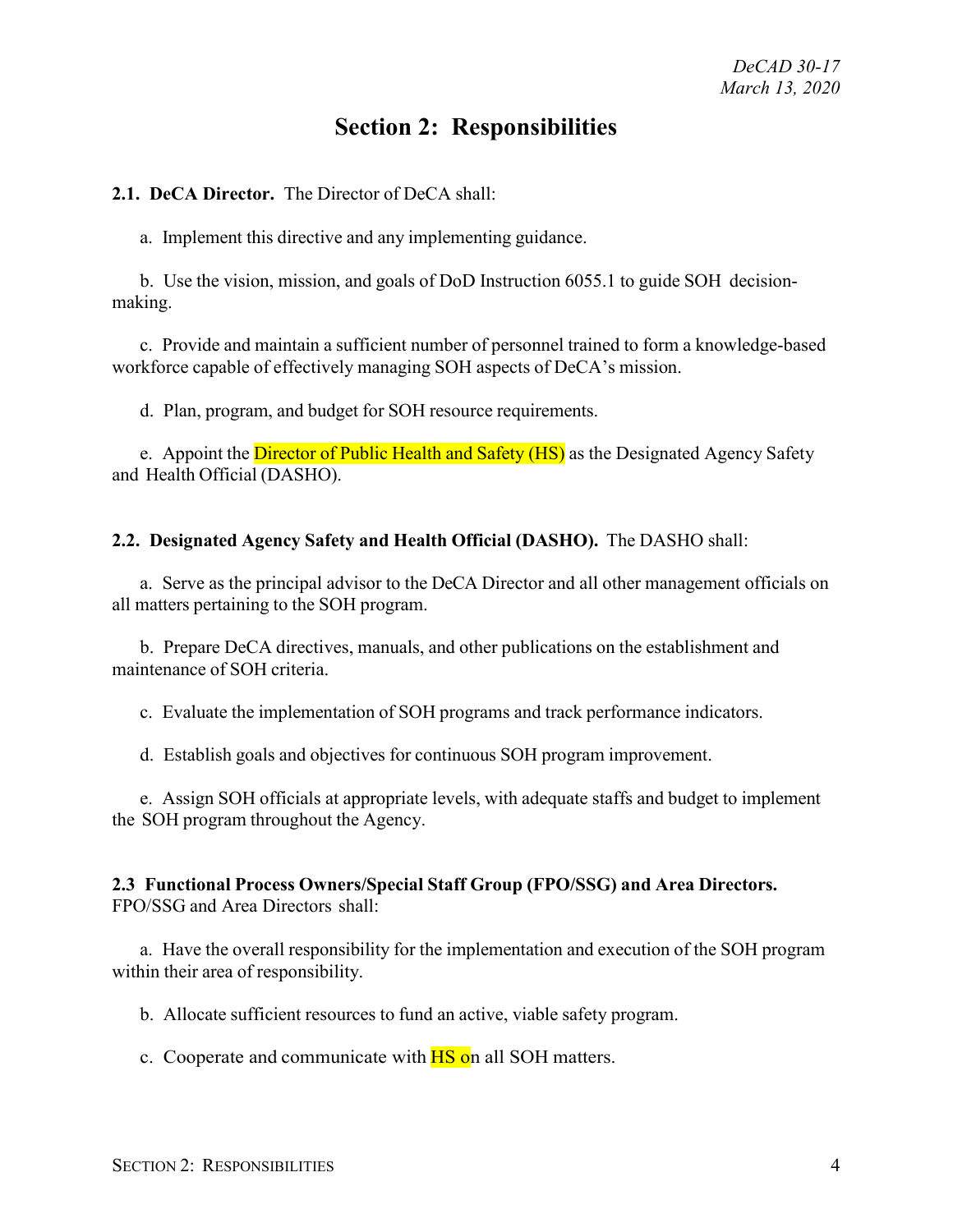<span id="page-4-0"></span>**2.4 Zone Managers.** Zone managers shall:

a. Promote, implement, and ensure compliance with SOH criteria within their zone.

b. Communicate and coordinate with their assigned **HS Safety Support Manager** on all SOH matters.

#### <span id="page-4-1"></span>**2.5 Store Directors and Central Distribution Center (CDC)/Central Meat Processing Plant (CMPP) Managers.** Store directors and CDC/CMPP Managers shall:

a. Establish, manage, and actively support an internal SOH program that implements the requirements of this directive.

b. Monitor the host-tenant agreement to ensure the receipt of SOH program support.

c. Communicate and coordinate with their assigned Area Safety Support Manager on all SOH safety matters.

d. Additional duties and responsibilities are addressed in DeCAM 30-17.1.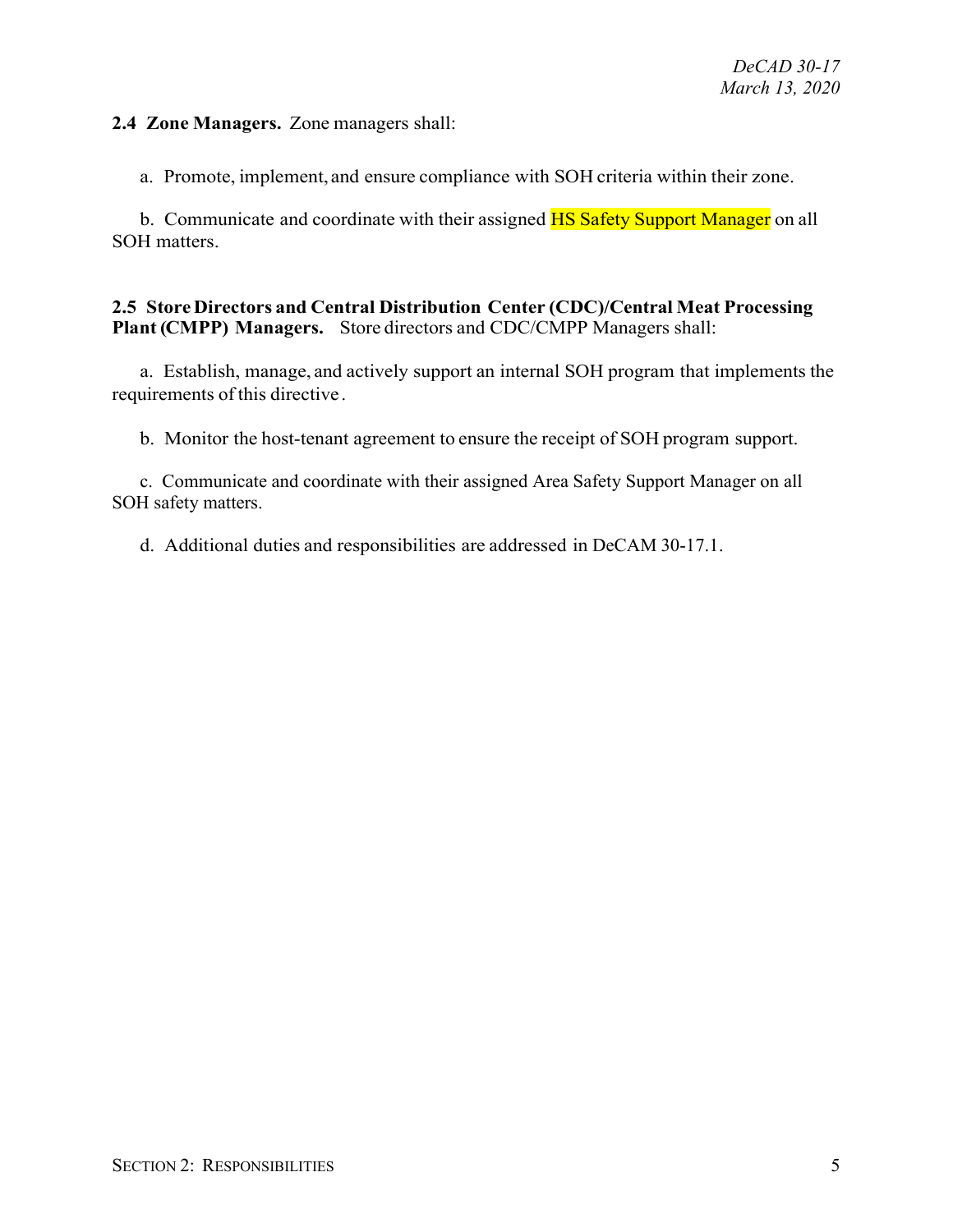*DeCAD 30-17 March 13, 2020*

## **GLOSSARY**

### <span id="page-5-1"></span><span id="page-5-0"></span>**G.1. ACRONYMS**

| CDC          | <b>Central Distribution Center</b>           |
|--------------|----------------------------------------------|
| <b>CMPP</b>  | <b>Central Meat Processing Plant</b>         |
| <b>DASHO</b> | Designated Agency Safety and Health Official |
| <b>DeCA</b>  | Defense Commissary Agency                    |
| <b>DeCAD</b> | Defense Commissary Agency directive          |
| <b>DeCAM</b> | Defense Commissary Agency manual             |
| <b>DoD</b>   | Department of Defense                        |
| <b>FPO</b>   | <b>Functional Process Owners</b>             |
| <b>HS</b>    | Health and Safety                            |
| <b>SOH</b>   | Safety and Occupational Health Program       |
| <b>SSG</b>   | Special Staff Group                          |
| U.S.         | <b>United States</b>                         |
|              |                                              |